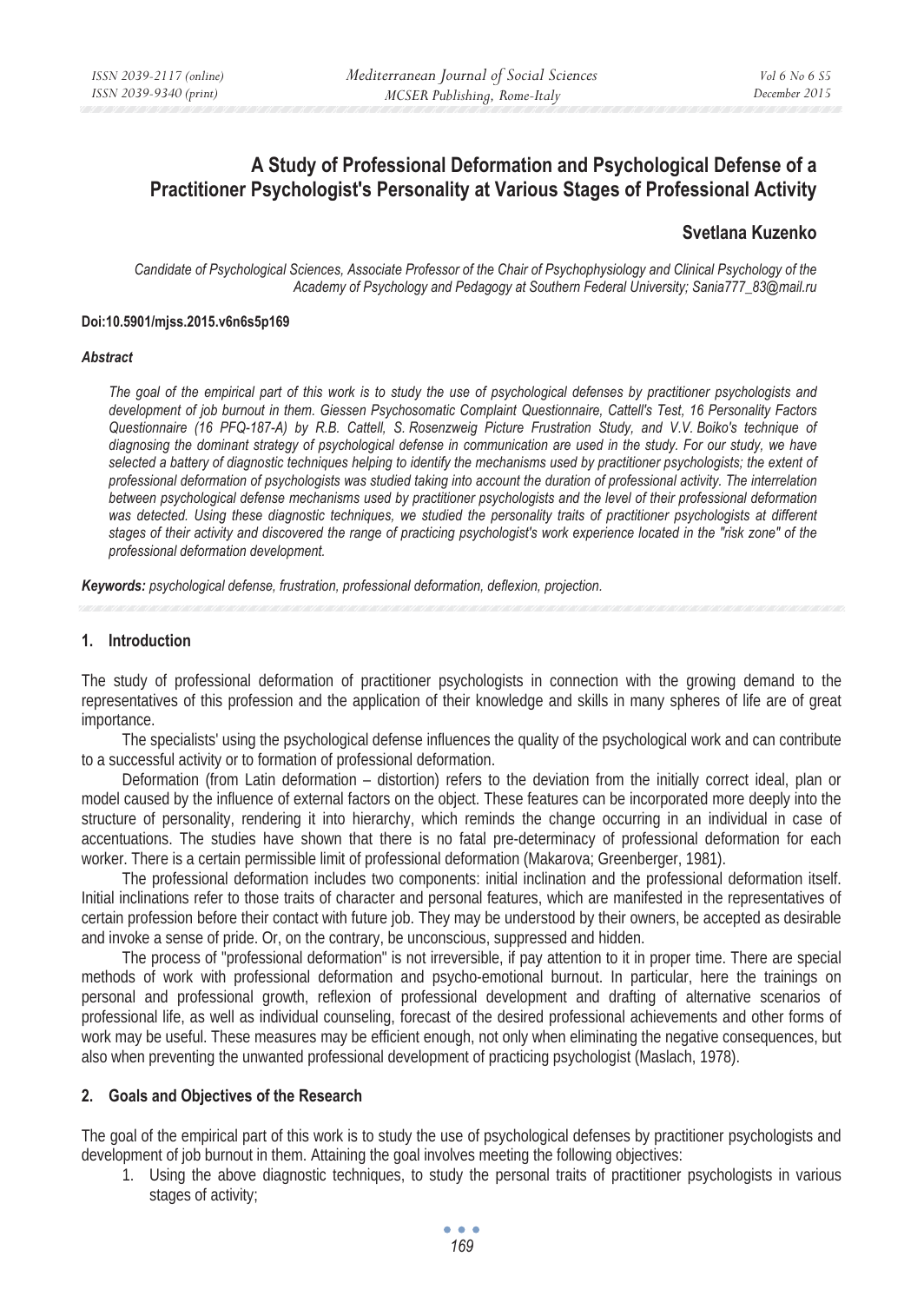- 2. To study the extent of professional deformation of psychologists, taking into account the duration of professional activity.
- 3. To identify the relationship between the mechanisms of psychological defenses used by practitioner psychologists and their professional deformation level.

The experimental bases of our study are the practitioner psychologists who work in gestalt-approach psychotherapy direction. The total number of research subjects amounted to 156 people, aged 21-55 years, with the average age of 31.5 years.

### **3. Methods, Used in the Study**

For this study the following techniques have been selected:

• *Giessen Psychosomatic Complaint Questionnaire.* 

Giessen Psychosomatic Complaint Questionnaire (Giesener Beschwerdebogen, GBB) is a questionnaire designed to register the individual complaints, series of complaints and to give the overall estimation of their intensity.

GBB is not a questionnaire of somatic diseases symptoms, it includes only somatic symptoms, occurring in the picture of psychosomatic disorders.

• *Cattell's test. Sixteen Personality Factor Questionnaire (16 Personality Factors) by R.B. Cattell. 16 PFQ-187-Ⱥ*

16-Personality Factor Questionnaire by R.B. Cattell (Form A) can reveal the features of character, inclinations and interests of the individual. Cattell's Questionnaire is one of the most well-known multi-factorial techniques, created in the context of objective experimental approach to the study of personality. According to the Cattell's theory of personality traits, the personality is described as consisting of stable, steady, interconnected elements (properties, traits) that define its inner nature and behavior. Differences in human behavior are explained by the differences in intensity of personality traits.

• *S. Rosenzweig Picture Frustration Technique.* 

This technique is used for studying the reactions to failure and ways to manage situations that prevent activities or satisfaction of the needs of the individual.

• *V.V. Boiko's techniques for diagnosing the dominant strategy of psychological defense in communication* (Boiko, 1996; Vodopianova & Starchenkova, 2009).

This method is used for diagnostics of the leading defense strategy in communication with partners.

It includes 3 scales: Peacefulness, Avoidance, Aggression.

The more answers belong to one type, the more distinctly expressed this strategy is; if the quantity of answers is approximately equal, it means that in contact with partners the testee actively uses various types of defense of his subjective reality (Vodopianova & Starchenkova, 2009).

# **4. Research Findings Processing and Analysis Methods**

In this work we used the following *research methods*:

- empirical methods: questionnaire, survey, quantitative and qualitative data analysis;
- statistical methods: descriptive statistics, Kruskal-Wallis H-criterion, Pearson correlation coefficient. Microsoft Excel and Statistica 17.0 software were used for mathematical data processing.

Reliability and objectivity of the results is ensured by the methodological feasibility of empirical research procedures, using the methods of mathematical-statistical data processing.

In context of statistical processing of the results using the Kolmogorov-Smirnov  $\lambda$  - criterion we verified the distribution of the received data. In most variables the distribution differed from a normal, therefore, we later used nonparametric methods of static analysis: Pearson correlation coefficient and nonparametric Kruskal-Wallis H-criterion.

# **5. Results and Discussion**

### *5.1 Study of relations of the used psychological defenses and extent of somatic complaints in the research subjects from three groups, divided by the duration of psychological practice duration.*

The testees were divided into three groups in accordance with the duration of professional activity. The first group included people with work experience from 2 months to 2 years, aged 21-33, in the amount of 54 people; the second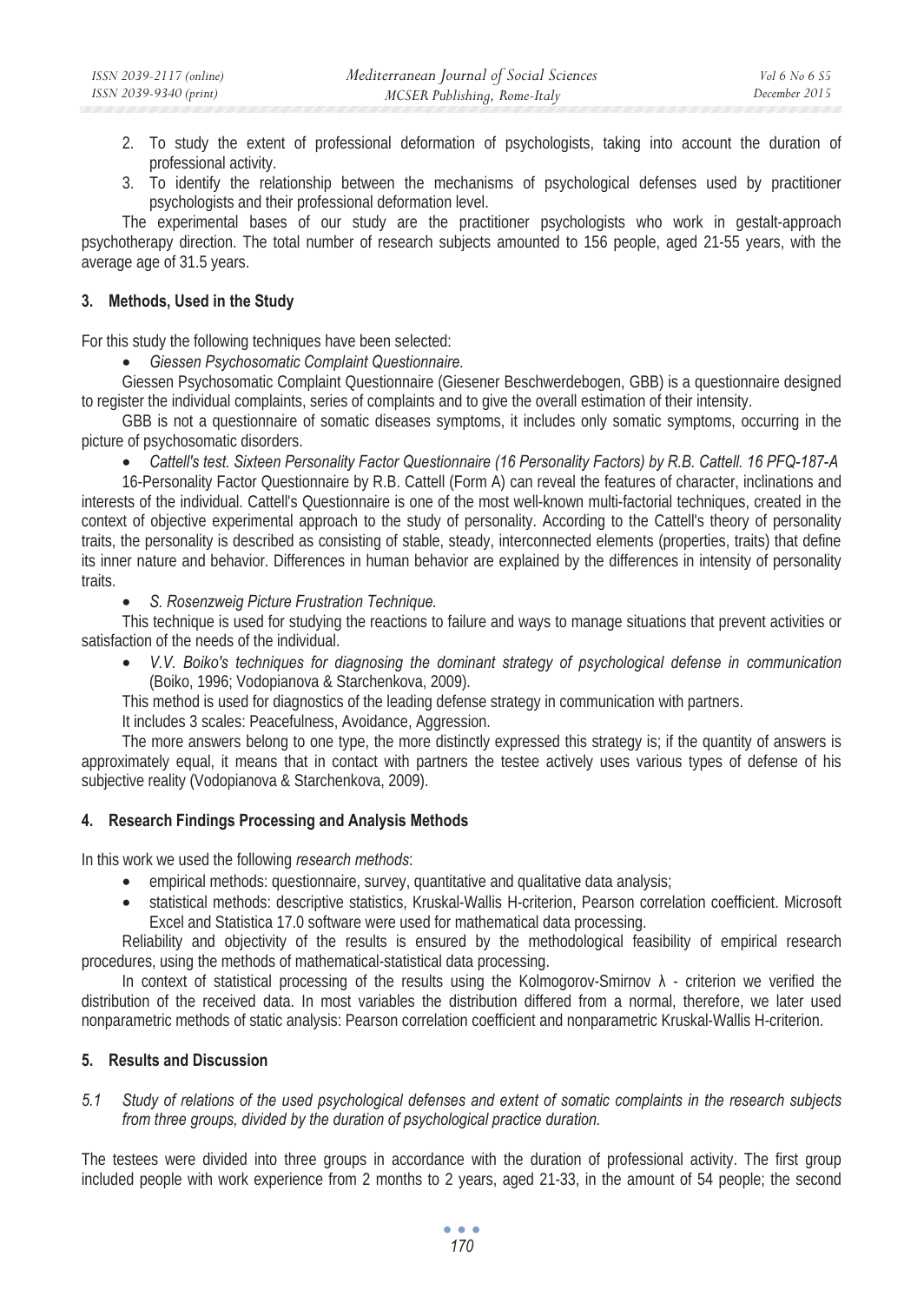group - from 2 to 5 years of practice, aged 23-39, in the amount of 42 people; the third group - more than 5 years of psychological practice, aged 32-55, in the amount of 60 people.

The research subjects were tested individually. The testees received instructions and questionnaire forms. After the test all the data has been processed and summarized in raw indicators tables.

Further the extent of indicators of the study results in percentage ratio was calculated, the statistical analysis of groups by Kruskal-Wallis H-criterion H-criterion was conducted and the Pearson correlation coefficients were calculated according to the extent of interrelationship of psychological defenses and extent of somatic complaints. Based on this data we have attempted to trace the impact of psychological defenses of respondents on the extent of somatic complaints extent (as one of the factors of manifestations of job burnout in psychologists) at different stages of the professional activity. We have investigated the relationship between the psychological defenses used by psychologists and the development of professional deformation.

In our study of psychological defenses we used the "Methods of diagnostics of the dominant strategy of psychological defense in communication by V.V. Boiko" and compared the scales of these methods with the theoretical basis of psychological defenses in Gestalt-therapy. In the questionnaire by V.V. Boiko there are 3 scales: "Peacefulness", "Avoidance", "Aggression". The scale of "Peacefulness" we compared with psychological defenses "Introjection / Retroflexion" the scale "Avoidance" - with the defense "Deflexion", and the scale "Aggression" - with "Projection". In Gestalt-therapy these defenses are called the means of interrupting contact which include Confluence, Projection, Retroflexion, Introjection (Boiko,1996).

As a result of data processing we have identified in **the first group** of research subjects that 27.9% of the testees have a high score of "Pressure of somatic complaints" where the components of this scale are: 72,2% of the testees have high scores of "Exhaustion", "44,4% of the testees have high scores of "Rheumatic complaints", 5,6% of the testees have "Gastric complaints"" , 5,6% of the testees have "Heart complaints" . We can see that high scores on "Pressure of somatic complaints" in the research subjects of the first group is formed as a result of increasing of "Exhaustion" and "Rheumatic complaints", and we can assume that these factors promote formation of somatic complaints and, as a consequence, the professional deformation at the initial stages of psychological practice.

**Table 1.** Percentage ratio of the extent of somatic complaints in practitioner psychologists at the stage of professional activity lasting from 2 months to 2 years

| Groups according to the<br>work experience   | wine lextent of somatic   "Exhaustion"  <br>complaints |       | "Rheumatic<br>complaints" | "Gastric<br>complaints" | "Heart<br>complaints" | Pressure of complaints<br>(overall scores) |
|----------------------------------------------|--------------------------------------------------------|-------|---------------------------|-------------------------|-----------------------|--------------------------------------------|
| 1st aroup                                    | Low level                                              | ?7.8% | 55.6%                     | 94.4%                   | 94.4%                 | 72.2%                                      |
| (work experience from<br>2months to 2 years) | <b>High level</b>                                      | 72.2% | 44.4%                     | 5.6%                    | 5.6%                  | 27.8%                                      |

The psychologists of the second group prefer to use the defense "Introjection / Retroflexion" - 63% of the testees, 21.3% of the testees prefer to use the defense "Deflexion" and 15.7% of the testees use the defense "Projection". In most cases, the newcomer psychologists let in themselves the certain ideas, attitudes, beliefs, concepts, relations, standards of behavior, moral, values, etc. from other people without checking this material critically.

**Table 2.** Percentage ratio of the use of psychological defenses by practitioner psychologists at the stage of professional activity lasting from 2 months to 2 years

| <b>Psychological defenses</b>                | $1st$ aroup |
|----------------------------------------------|-------------|
| <b>Theory / Retroflexion"</b> (Peacefulness) | 63%         |
| "Deflexion" (Avoidance)                      | 21.3%       |
| <b>"Projection"</b> (Aggression)             | 15.7%       |

The correlation analysis of psychological defense **"Introjection / Retroflexion"** (Peacefulness) and somatic complaints in the first group the following was revealed: moderate negative relationship  $(r = -0.547)$  between the high statistical significance ( $p = 0.000$ ) and somatic "Exhaustion"; moderate negative relationship ( $r = -0.478$ ) between high statistical significance ( $p = 0.000$ ) and "Rheumatic complaints; moderate negative relationship ( $r = -0.457$ ) between the medium strength of statistical significance ( $p = 0.001$ ) and "Heart complaints; moderate negative relationship ( $r = 0.557$ ) between the high statistical significance ( $p = 0.000$ ) and "Pressure of somatic complaints".

63% of the testees in the first group more often use the psychological defense "Introjection / Retroflexion", and we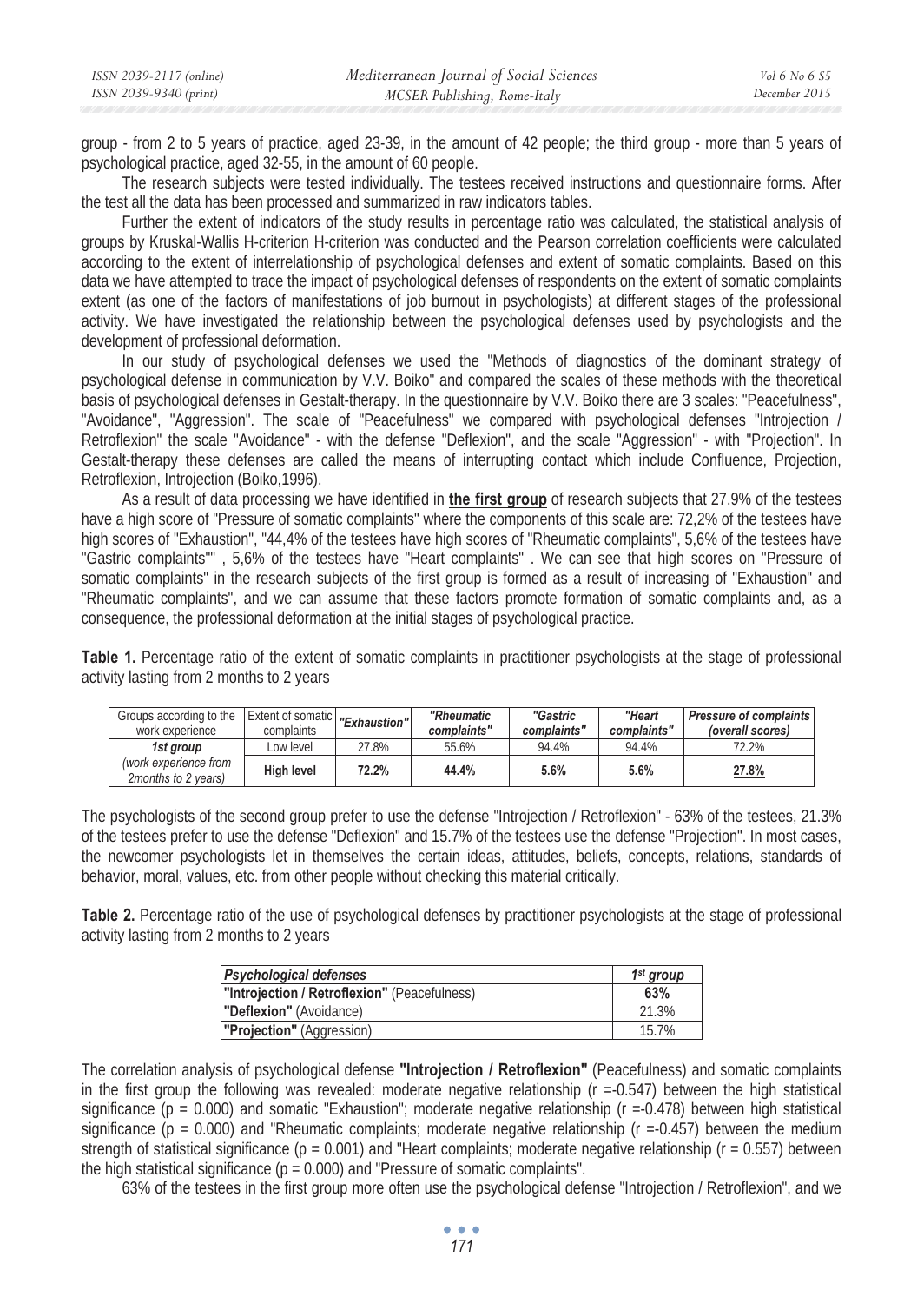| ISSN 2039-2117 (online) | Mediterranean Journal of Social Sciences | Vol 6 No 6 S5 |
|-------------------------|------------------------------------------|---------------|
| ISSN 2039-9340 (print)  | MCSER Publishing, Rome-Italy             | December 2015 |

can assume that it helps to reduce the somatic "Exhaustion", reducing the "Rheumatic complaints", "Heart complaints", reducing the overall "Pressure of somatic complaints".

The features of research subjects in the first group (27.9%), who have *high* scores on somatic complaints: they are typical of personal features: sensitivity, dreaminess, dominance, suspicion, radicalism, straightforwardness, calmness. These psychological defenses are used to a larger extent: "Introjection / Retroflexion" (37%) and "Projection" (37%) and, to a smaller extent-"Deflexion" (26%). The testees with **low somatic complaints** in the first group use to a larger extent the defense "Introjection / Retroflexion"-73.2%, and to a smaller extent"Deflexion"-19.2% and "Projection" - 7.6%. We can assume that at the initial stages of psychological practice the use of defense "Projection" can promote increasing of somatic complaints and, as a consequence, of professional deformation.

In **the second group** of research subjects with psychological practice experience from 2 to 5 years we have identified that 50% of the respondents have the high scores of "Pressure of somatic complaints" where the components of this scale - 64.3% of the testees have high scores of "Exhaustion", "57.2% of the testees have high scores of "Rheumatic complaints", 35.7% of the testees have "Gastric complaints", 14.3% of the testees have "Heart complaints" . The percentage rate of "Pressure of somatic complaints" in this group has increased compared to the first group. We can also observe an increase in per cent on the scale of "Exhaustion", "Rheumatic complaints", "Gastric complaints".

The research subjects equally prefer to use the defenses "Introjection / Retroflexion"-45% of the testees and "Deflexion"- is also 45%, and only 10% use the defense "Projection". We are seeing a trend, characteristic to the testees in the first group with high somatic complaints - equal ratio in the use of defenses "Introjection / Retroflexion" and "Deflexion".

The correlation analysis of psychological defense "Introjection / Retroflexion" in the second group revealed a moderate negative relationship of the low statistical significance with "Exhaustion" ( $r = -0.277$ ;  $p = 0.043$ ), with "Rheumatic complaints ( $r = -0.272$ ;  $p = 0.047$ ) and moderate negative relationship of low statistical significance with "Pressure of somatic complaints" ( $r = -0.307$ ;  $p = 0.024$ ), and moderate negative relationship of high statistical significance with "Deflexion" ( $r = -0.566$ ;  $p = 0.000$ ) and the medium statistical significance with "Projection" ( $r = -0.379$ ; p  $= 0.005$ ).

The testees in the second group who have high somatic complaints use to a larger extent the psychological defense "Deflexion"- 56% of the testees, to a smaller extent"Introjection / Retroflexion"- 42% of the testees, "Projection"- 2%. Their typical personal features are- dominance (42.9), courage (28.6), sensitivity (42.9), straightforwardness (28.6). The testees in the second group showing low somatic complaints to a larger extent use "Introjection / Retroflexion"- 45%, to a smaller extent "Deflexion" - 38%, and 17 % use the defense "Projection". The trend to increasing of somatic complaints when applying defense "Deflexion" has been verified.

In the **third group** with work experience of psychological practice over 5 years we identified the high scores of "Pressure of somatic complaints" in 35% of the testees. It is 7.2% more than in the first group, but 15% less than in the second group. The components of the scale "Pressure of somatic complaints" - 70% of the testees have high scores on the scale of "Exhaustion", 58.3% of the testees have high scores of "Rheumatic complaints", 10% of the testees have high scores of "Gastric complaints", 30% have high scores of "Heart complaints". The percentage rate of "Pressure of somatic complaints" in this group has increased compared to the first group.

The research subjects prefer to use the defenses "Introjection / Retroflexion" - 76% of the testees, to a smaller extent - "Deflexion"- 18%, and only 6% use the defense "Projection". The testees in the second group, who have high somatic complaints,64% use the psychological defense "Introjection / Retroflexion" and 36% use "Deflexion". We are seeing a trend, characteristic to the testees in the first group with high somatic complaints - to some extent equal ratio in the use of defenses "Introjection / Retroflexion" and "Deflexion". The testees in the third group showing low somatic complaints to a larger extent use "Introjection / Retroflexion" - 83%, to a smaller extent "Deflexion" - 8.5%, and and "Projection" - 8.5%. The trend to increasing of somatic complaints when applying defense "Deflexion" has been verified. (Table: Percentage ratio of the use of psychological defenses by practitioner psychologists at the stage of professional activity of over 5 years).

The analysis of psychological defense "Introjection / Retroflexion" in the third group revealed the moderate negative relationship of high statistical significance with "Deflexion" ( $r = -0.566$ ;  $p = 0.000$ ). That is, with increasing use of psychological defense "Introjection / Retroflexion" the use of "Deflexion" is reducing. No statistically significant correlations of "Introjection / Retroflexion" with somatic complaints in the third group have been identified.

Bearing in mind the above, we can assume that the extent of somatic complaints is inversely related to the psychological defense "Introjection / Retroflexion" and is directly related to the psychological defense "Deflexion" that is the use of defense mechanisms "Introjection / Retroflexion" reduces somatic complaints and prevents the professional deformation (Miroshnichenko, 2014).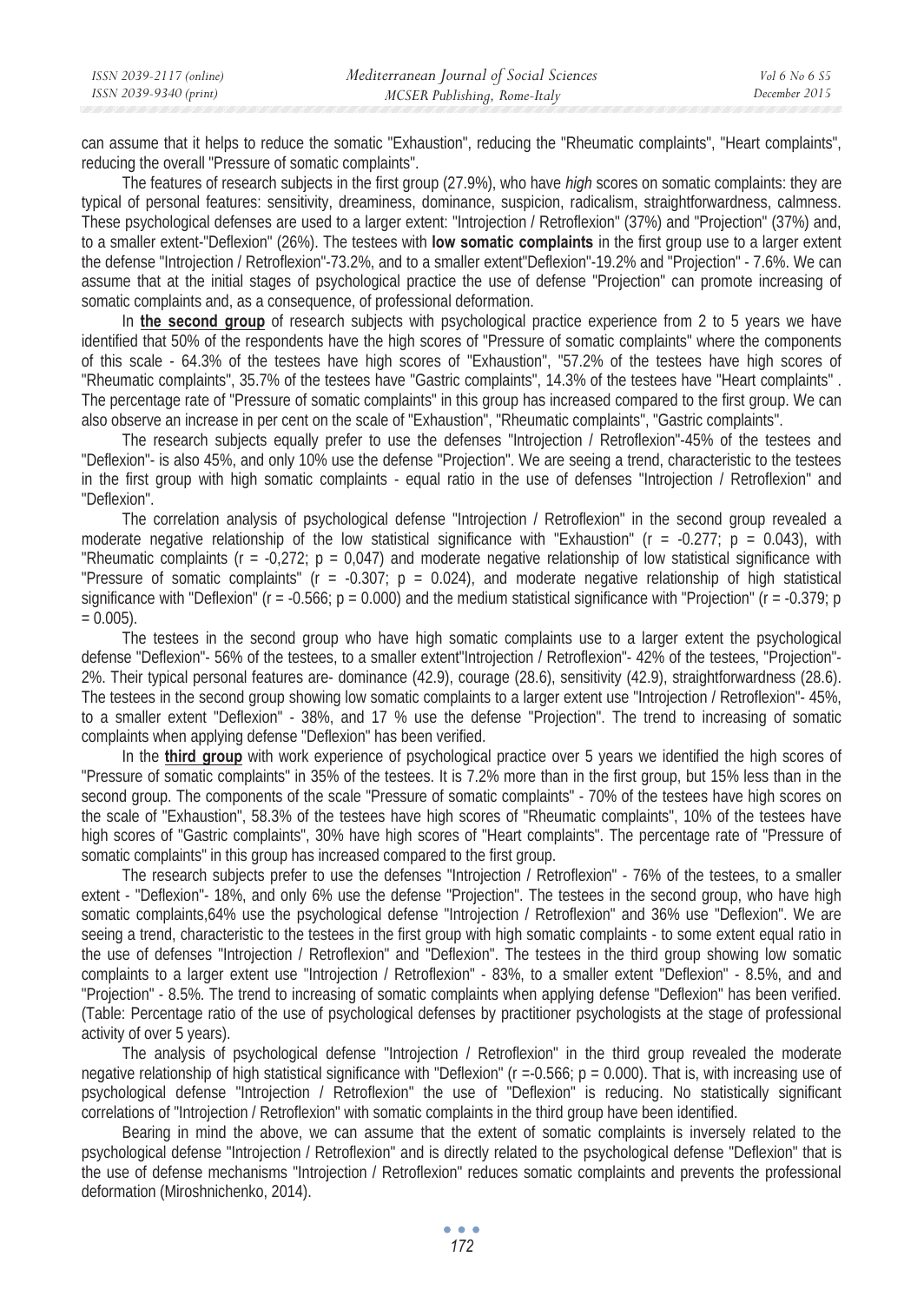

**Diagram 1.** Correlation of psychological defenses and somatic complaints of practitioner psychologists at various stages of professional activity

Statistical analysis of the three groups according to Kruskal-Wallis H-criterion has revealed the statistically significant differences between the groups for "Gastric complaints". (Table. Comparing groups according to Kruskal-Wallis Hcriterion on the scale of "Gastric complaints"). The most expressed in percentage terms are "Gastric complaints" in the second group compared to 1st 3rd groups. The second group respondents are the risk group in relation to the development of professional deformation. A high ratio of "Gastric complaints" in the second group may indicate that the use of defense "Deflexion" promotes forming of gastric complaints. Metaphorically speaking, the "closedness" to contacts with other people may lead to "intolerance" to the client's problems and own problems, and the development of gastric complaints.

Statistical analysis of the three groups according to Kruskal-Wallis H-criterion has revealed the statistically significant differences between the groups for "Heart complaints". (Table 3). Comparing groups according to Kruskal-Wallis H-criterion on the scale of "Heart complaints") The highly expressed ratio of high "Heart complaints" in the participants of the third group with psychological practice experience of over 5 years (30% of the testees). Participants in general more often use the psychological defense "Introjection / Retroflexion" - 76%, 13% more compared with the first group, which may indicate that that intensive use of defense "Introjection / Retroflexion"can lead to the formation namely of "Heart complaints".

**Table 3.** Comparing groups according to Kruskal-Wallis H-criterion on the scale of "Heart complaints").

| Statistics of criterion <sup>a, b</sup> |        |  |  |  |  |
|-----------------------------------------|--------|--|--|--|--|
| Heart complaints                        |        |  |  |  |  |
| Chisg                                   | 20,310 |  |  |  |  |
| DΕ                                      |        |  |  |  |  |
| Asymp. significance                     | J00    |  |  |  |  |
| $\cdot$ $\cdot$<br>. .                  |        |  |  |  |  |

 $\sim$  criterional criterional criterional criterion  $\sim$ 

a Kruskal-Wallis H-criterion b Grouping variable: groups

The statistically significant differences between the groups were revealed using Kruskal-Wallis H-criterion on the psychological defense of "Introjection / Retroflexion". The lowest extent of the use of this defense in the second group is 45%, where the highest ratio of somatic complaints (50%). The third and first groups have the highest extent of the use of "Introjection / Retroflexion". We can assume that the psychologists that use this psychological defense, have a greater chance to have great work experience and reduce the level of professional deformation.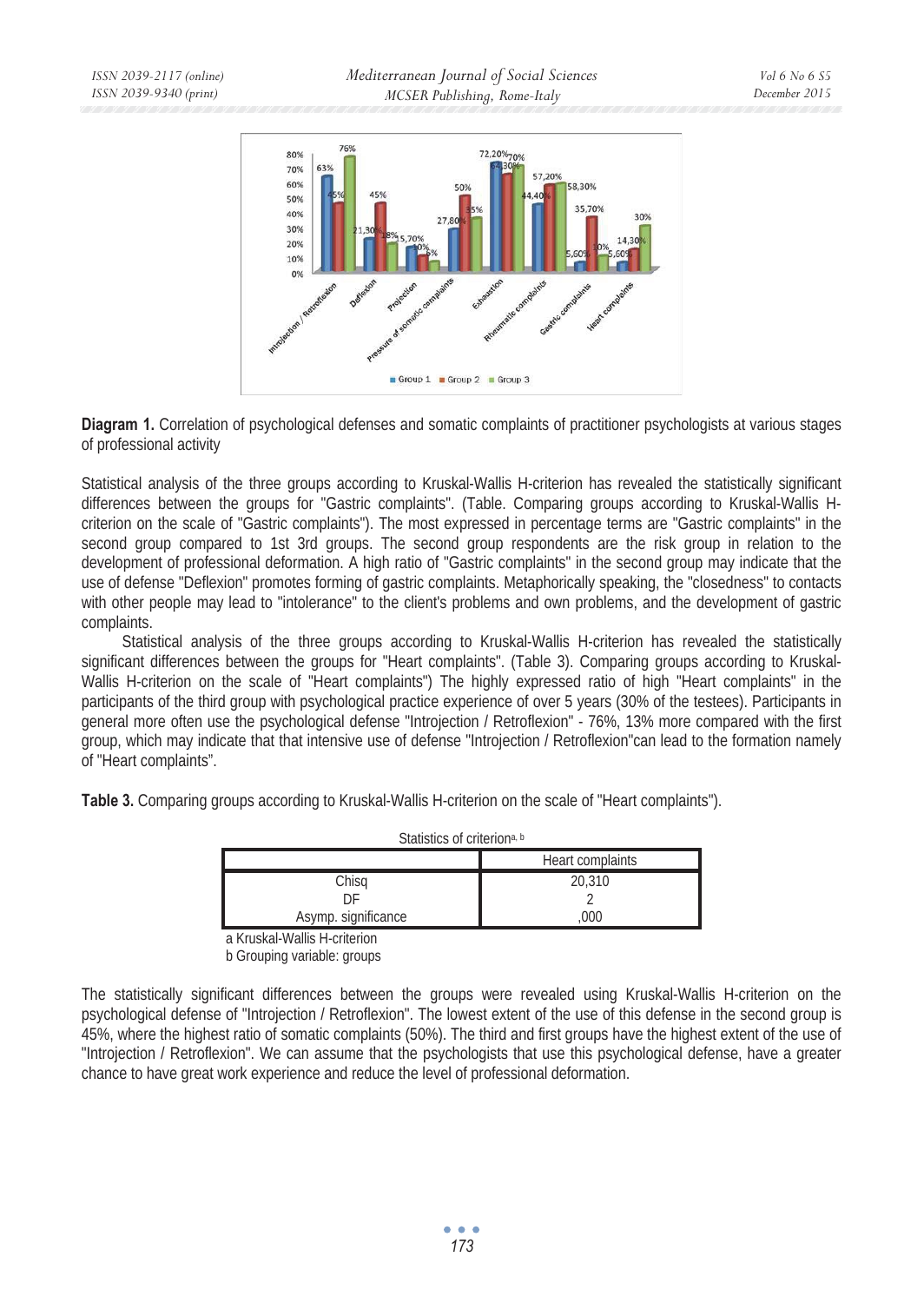**Table 4.** Comparing groups according to Kruskal-Wallis H-criterion on the scale "Introjection / Retroflexion"

| Statistics of criterion <sup>a, b</sup> |        |  |  |  |
|-----------------------------------------|--------|--|--|--|
| Introjection / Retroflexion             |        |  |  |  |
| Chisg                                   | 16.735 |  |  |  |
| Asymp. significance                     | 000    |  |  |  |

a Kruskal-Wallis H-criterion b Grouping variable: groups

Statistical analysis of the three groups according to Kruskal-Wallis H-criterion has revealed the statistically significant differences between the groups for the defense mechanism"Projection". Projection" is the most highly expressed in the first group of the three groups - 15.7%. The third group has the lowest extent - 6%. Since the heart complaints are expressed in the third group, the confirmed difference is statistically significant , we can assume that small percentage of use of projective mechanisms affects the severity of heart complaints. (Table 5. Comparing groups according to Kruskal-Wallis H-criterion on the scale "Projection").

**Table 5.** Comparing groups according to Kruskal-Wallis H-criterion on the scale "Projection"

| Statistics of criterion <sup>a, b</sup> |            |  |  |  |  |
|-----------------------------------------|------------|--|--|--|--|
|                                         | Projection |  |  |  |  |
| Chisg                                   | 8.786      |  |  |  |  |
| DE                                      |            |  |  |  |  |
| Asymp. significance                     |            |  |  |  |  |

a Kruskal-Wallis H-criterion b Grouping variable: groups

*5.2 Study of the interrelationship of psychological practice experience and personal features of practitioner psychologists, behavioral strategies in frustration situations* 

The correlation analysis of **Experience of psychological activities ranging from 0 to 2 years** revealed: moderate negative relationship ( $r = -0.390$ ) of medium strength statistical significance ( $p = 0.004$ ) with psychological defense mechanism Introjection / Retroflexion (Peacefulness); moderate negative relationship (r =-0.420) of medium statistical significance ( $p = 0.002$ ) with factor A-"Unsociability"; moderate negative relationship ( $r = -0.369$ ) of medium statistical significance ( $p = 0.006$ ) with the factor F-"Restraint"; moderate negative relationship ( $r = -0.355$ ) of medium statistical significance ( $p = 0.008$ ) with factor H-"Shyness";"; moderate positive relationship ( $r = 0.370$ ) of medium statistical significance ( $p = 0.006$ ) with factor  $L$ +«Suspicion".

Among the factors mentioned according to Cattell's test the factor L + "Suspicion" is the most expressed in percentage calculation in the first group - in 39% of the testees.

We can assume that the research subjects in the initial stage of psychological practices have such qualities as wariness towards people, propensity to jealousy, desire to hold responsibility for errors on others, sourness.

These traits can promote reducing the use of psychological defense "Introjection / Retroflexion" and the possible increase in somatic complaints, and as a result, the development of professional deformation. We cannot affirm whether the formation of these traits is related to the work experience, , perhaps, these data is not related to their professional activities.

The correlation analysis of **Experience of psychological activities ranging from 2 to 5 years** revealed: moderate negative relationship ( $r = 0.400$ ) of medium statistical significance ( $p = 0.003$ ) with factor E-"Obedience"; moderate negative relationship ( $r = -0.456$ ) of medium statistical significance ( $p = 0.001$ ) with the factor F-"Restraint"; moderate negative relationship ( $r = 0.468$ ) of high statistical significance ( $p = 0.000$ ) with factor H-"Shyness"; "Conformism". Increase of Impunitive directions of reactions in situations of frustration.

Psychologists with this level of experience are characterized by mildness and compliancy, try to follow certain rules, careful and prudent, sensible, prone to concerns, contained in emotions, they are shy, socially tactful. In situations of frustration they take the blame, and do not react to the environment.

The correlation analysis of **Experience of psychological activities ranging from 2 to** 5 **years** revealed no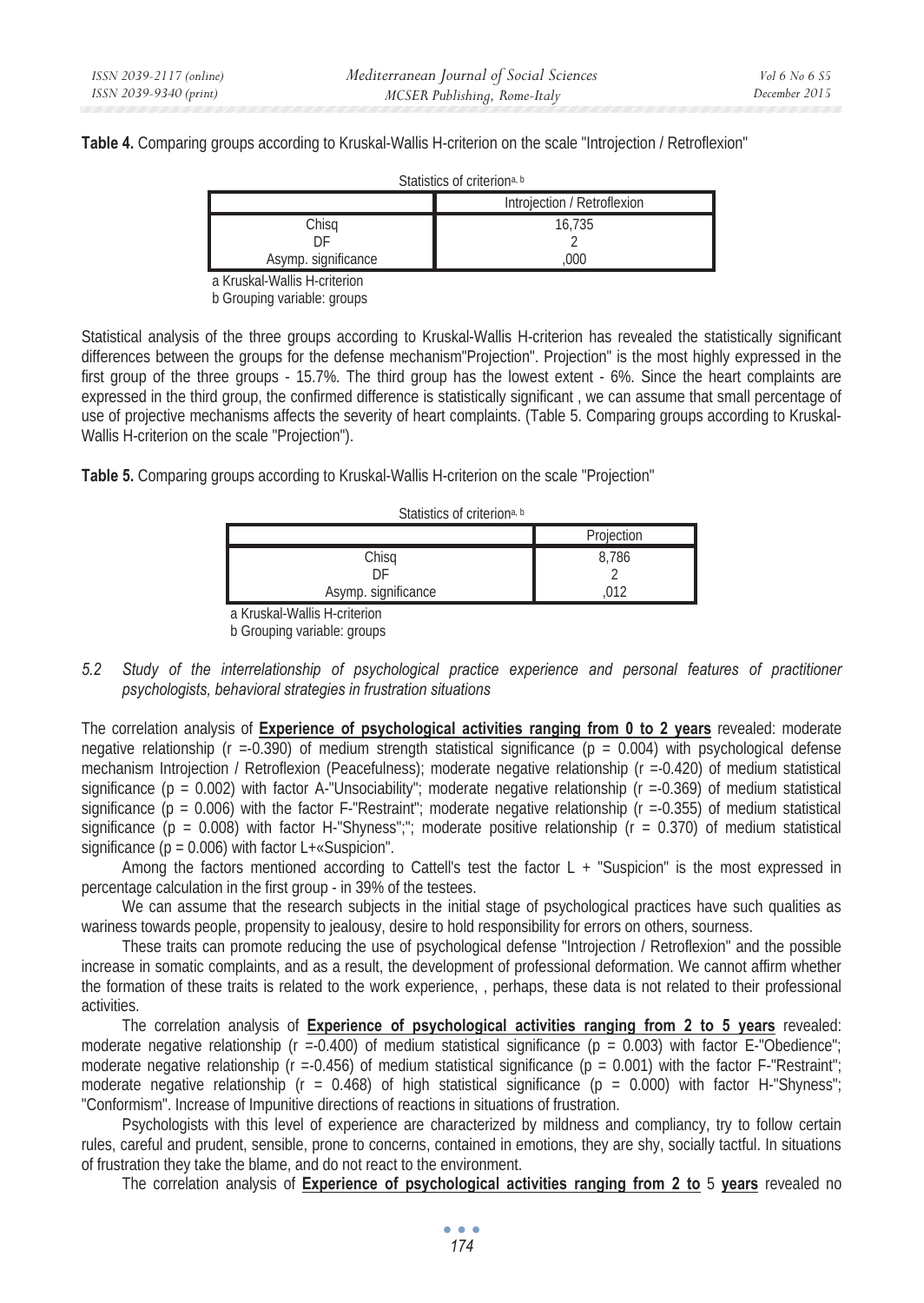| ISSN 2039-2117 (online) | Mediterranean Journal of Social Sciences | $Vol 6$ No $6S5$ |
|-------------------------|------------------------------------------|------------------|
| ISSN 2039-9340 (print)  | MCSER Publishing, Rome-Italy             | December 2015    |

relations of high and medium statistical significance, and revealed a moderate relationship of low statistical significance with the factor N + "Diplomacy" and a weak negative relationship of low statistical significance with E in obstruction situation.

The Pearson correlation analysis was conducted without dividing participants into groups **(see Table 6).** The result is that with the increase of the length of psychological activity the "Heart complaints( $r = 0.350$ ;  $p = 0.000$ ) increase too, the use of psychological defense "Introjection" / Retroflexion" ( $r = 0.231$ ;  $p = 0.004$ ) increases as well, and "Communicative" (r = 0.247; p = 0.002), "High intelligence" (r = 0.267; p = 0.001), "Diplomacy" (r = 0.248; p = 0.002),"Conformism" ( $r = -0.227$ ;  $p = 0.004$ ) occur.

| Table 6. Results of comparative correlation analysis of work experience in all groups of psychologists |  |  |  |
|--------------------------------------------------------------------------------------------------------|--|--|--|
|--------------------------------------------------------------------------------------------------------|--|--|--|

|         |                         | Heart<br>complaints | Retro-flexion       |                      |                      |                      |        | Intro-jection / Sociabi-lity High intelli-gence Diplo-macy Con-formism (I) in obstruct-tion situation! |
|---------|-------------------------|---------------------|---------------------|----------------------|----------------------|----------------------|--------|--------------------------------------------------------------------------------------------------------|
| $\circ$ | Pearson Correla-tion    | ,350"               | $.231$ <sup>"</sup> | $,247$ <sup>**</sup> | $.267$ <sup>**</sup> | $.248$ <sup>**</sup> | ົາງ⊐*′ | $-.256"$                                                                                               |
| ₾       | Signifi-cance (2-sided) | 000                 | 004                 | .002                 | .001                 | .002                 | 004    | .001                                                                                                   |
| ş       |                         | 156                 | 156                 | 156                  | 156                  | 156                  | 156    | 156                                                                                                    |

Analyzing the correlation of psychological practice duration and personal features of the testees, their strategy of behavior in frustration situations suggests that the characteristics typical for the second group (such as "Restraint", "Conformism") may cause a trend towards the use of psychological defense "Deflexion", which is characterized by avoidance of contact, closed borders, isolation, focusing on Ego. The psychologists of second group have crossed the line of choosing "Is this a job I want to do, Is it is my field of activity", they have already chosen their path, but, nevertheless, the process of becoming a professional still continues. And that's why the research subjects are currently at risk group of emotional burnout and professional deformation. Perhaps, increase in impunitive reactions in the second group was transformed into the feature "Diplomacy" in the third group.



**Diagram 2.** Extent of personal features of the testees from the three groups according to the Cattell's test

Let us look at the results, obtained using the Rosenzweig methods of frustration reactions study. The prevalent answers of the research subjects in the first group were impunitive (50%) and extrapunitive (44.5%) reactions with focusing on self-defense (44.5%) satisfaction of needs (44.5%). Thus, the situations of frustration are treated by the first group of the testees as desperately important, the internal and external causes of frustration are underlined. In their answers a great role is devoted to satisfaction of their needs and shifting responsibilities in resolving the situation to other persons, blaming somebody, denial or admission of personal guilt. Also the GCR- coefficient of group conformity or extent of individual adaptation of subject to its social environment was calculated. Quantitative average GCR value in the first group comprised 44.4 scores. This is an average level. This indicator shows a good adaptation to the social environment, mutual understanding and a constructive behavior in most cases (Maslach, 1976).

The results of Pearson correlation analysis showed that with increase of GCR indicator in the first group that is with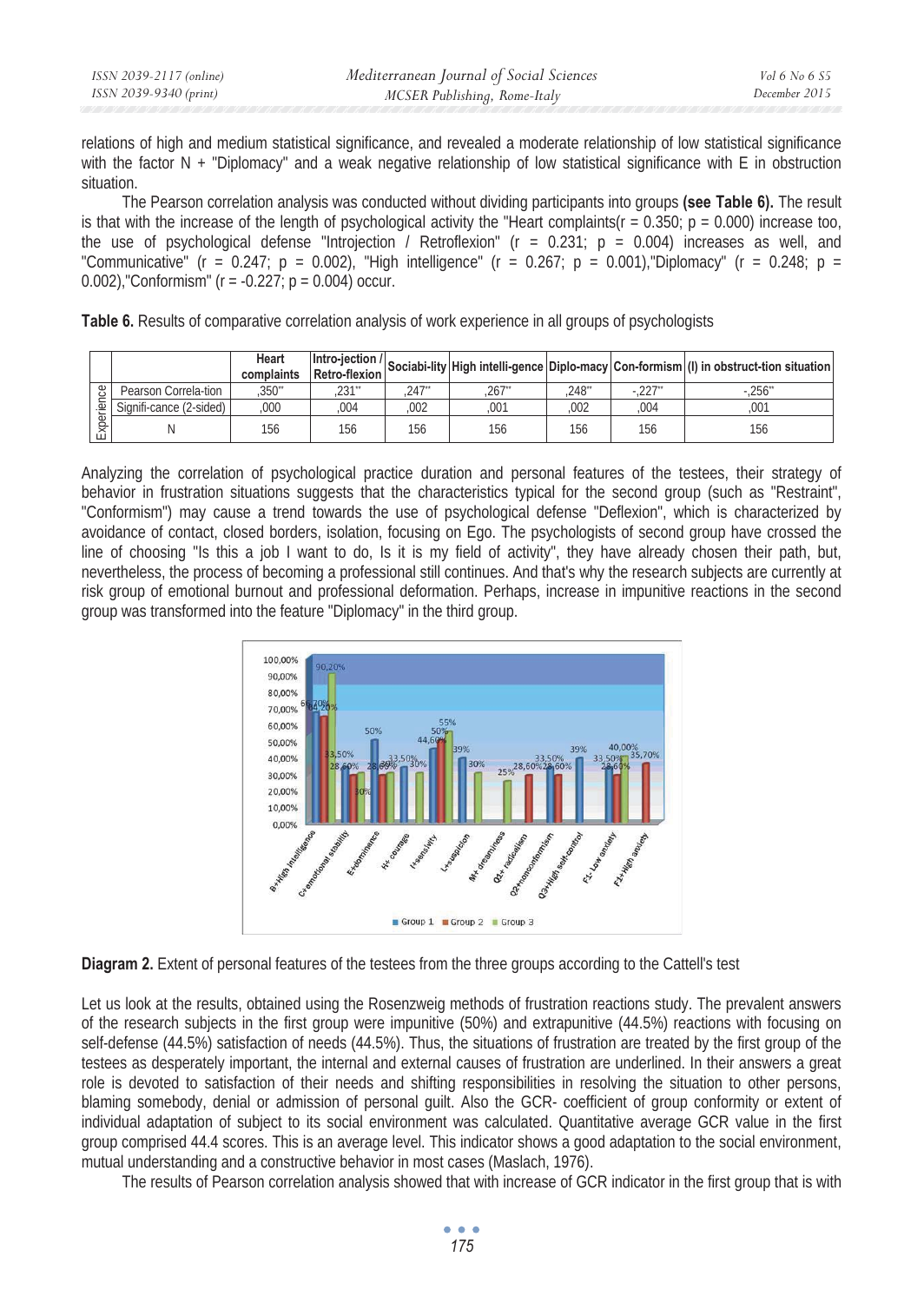| ISSN 2039-2117 (online) | Mediterranean Journal of Social Sciences | <i>Vol</i> 6 No 6 S5 |
|-------------------------|------------------------------------------|----------------------|
| ISSN 2039-9340 (print)  | MCSER Publishing, Rome-Italy             | December 2015        |

increase of adaptation to social environment, the "Rheumatic complaints" "Trustfulness", "Straightforwardness" and "Calmness" (Cattell's test) increase, the reactions of NP-focusing on satisfaction of needs reduce, extrapunitive reactions in the obstruction situation reduce. The increase in group conformity involves the development of a trusting relationship with the group, and as a consequence the trustfulness to the participants of communication increases, openness in judgments and statements, strive to solve problems independently disappears, the reactions of judging and blaming the participants of communication disappear, and there is a risk of increasing of "rheumatic complaints.

Let us look at the results, obtained using the Rosenzweig methods of frustration reactions study in the second group. The prevalent answers of the research subjects in the second group were impunitive (75%) reactions with focusing on self-defense (71.4%). Frustrating situation is treated by the testees as not important, as the absence of anyone's fault or as something that may be solved itself, one has only to wait and think, the defense of themselves, their "Ego" plays the main role in their answers, the testees criticize anyone or admit their guilt . Quantitative average value of GCR coefficient in the second group was 34 scores - this is the average level of adaptation to the social environment. 71.4% of the testees in the second group have average GCR coefficient (see Diagram). This indicator shows an average, close to low, level of adaptation to the social environment. This level of group conformity serves as an indicator of low adaptation to social environment and proneness to conflict, resulting in reducing frustration tolerance, which in turn becomes a cause of view of world as less safe. This leads to increasing of the proportion of ego-defensive reactions in the form of verbal aggression and criticizing a partner as situations demanded.

The Pearson correlation analysis of the GCR indicator in the second group revealed a positive relationship  $(r =$ 0.350;  $p = 0.009$ ) with the scale of "Rheumatic complaints" and negative relationship ( $r = -0.433$ ;  $p = 0.001$ ) with intropunitive reactions in the obstruction situation. With the increase of the level of group conformity among the participants of the second group the rheumatic complaints increase and auto-directed reactions in a situation of frustration reduce.



**Diagram 3.** Representation of GCR indicator (adaptation to the social environment), of the testees of three groups

Next, let us look at the results, obtained using the Rosenzweig methods of frustration reactions study in the third group. The prevalent answers of the testees in the third group were impunitive (47,5%) and extrapunitive (40%) reactions with focusing on self-defense (53%) and satisfaction of needs (36%). Frustrating situation is treated by the testees as not important, as the absence of anyone's fault or as something that may be solved itself, one has only to wait and think, and also they have the reaction referred to the live or abiotic environment in form of accentuation of severity of frustrating situation. The defense of themselves, their "Ego" plays the main role in their answers, the testees criticize anyone or admit their guilt . Quantitative average value of GCR coefficient in the second group was 35,9 scores - this is the average level of adaptation to the social environment. 70% of the testees in the third group have average GCR indicator (see Diagram). This indicator shows an average level of adaptation to the social environment. This level of group conformity serves as an indicator of low adaptation to social environment and proneness to conflict, resulting in reducing frustration tolerance, which in turn becomes a cause of view of world as less safe. This leads to increasing of the proportion of egodefensive reactions in the form of verbal aggression and criticizing a partner as situations demanded.

The analysis revealed in the third group a weak positive correlation of low statistical significance of GCR indicator and "Rheumatic complaints" although the percentage of participants with prominent "Rheumatic complaints" has grown in comparison with other groups.